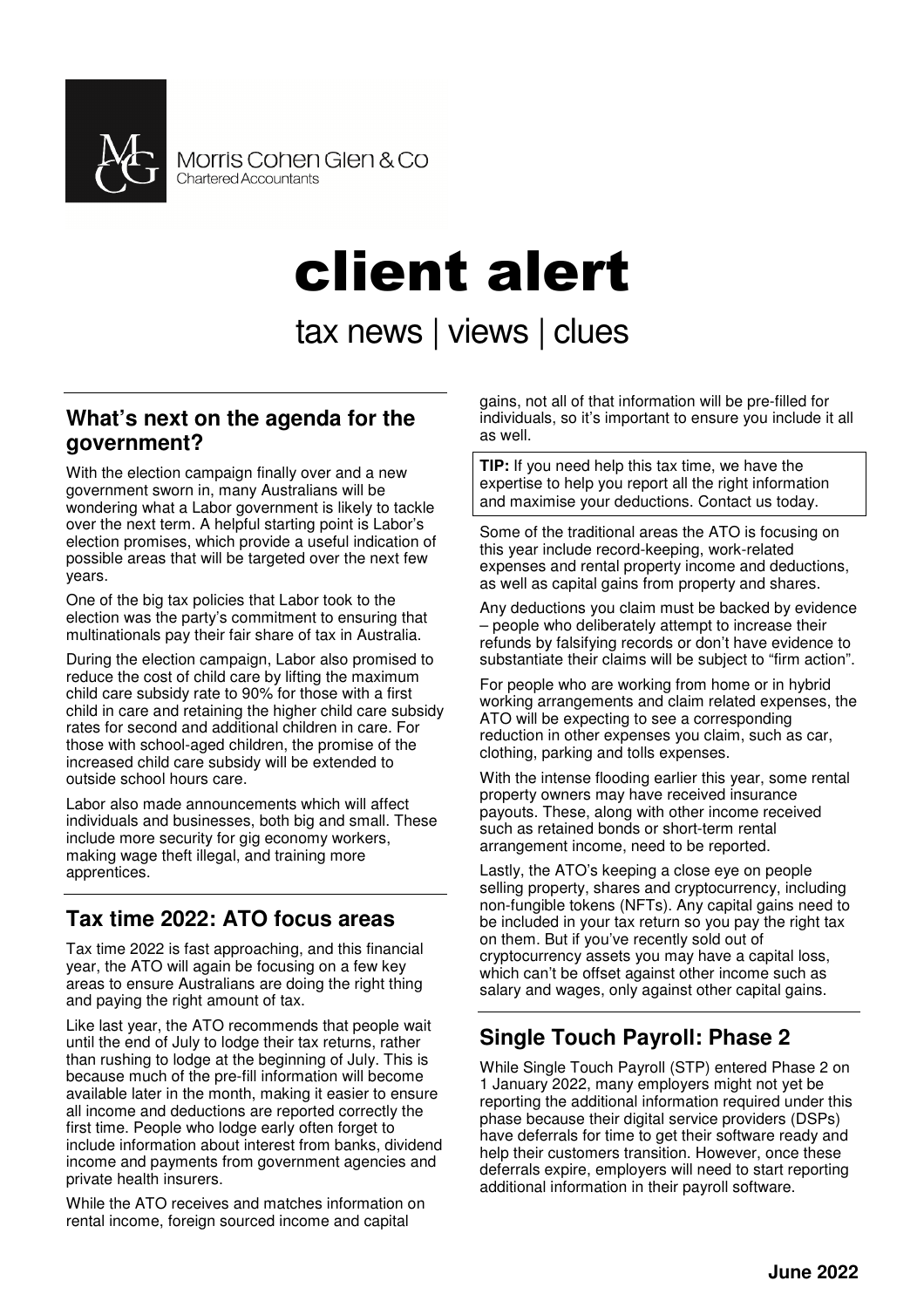**TIP:** Essentially, STP works by sending tax and super information from an STP-enabled payroll or accounting software solution directly to the ATO when the payroll is run.

Entering STP Phase 2 means that additional information which may not be currently stored in some employers' payroll systems needs to be reported through the payroll software. For example, while many newer businesses may have employee start date information handy, older businesses may have trouble finding exact records, particularly for long-serving employees. In those instances, a default commencement date of 01/01/1800 can be reported.

Employers need to report either a TFN or an ABN for each payee included in STP Phase 2 reports. Where a TFN isn't available, a TFN exemption code must be used. If a payee is a contractor and an employee within the same financial year, both their ABN and their TFN must be reported.

Employers also need to report the basis of employment according to work type. That is, whether an individual is full-time, part-time, casual, labour hired, has a voluntary agreement, is a death beneficiary, or is a non-employee. The report generated for STP Phase 2 includes a six-character tax treatment code for each employee, which is a shortened way of indicating to the ATO how much should be withheld from their payments. Most STP solutions will automatically report these codes, but it's a good idea to understand what the codes are to ensure that they're correct.

Income and allowances are also further drilled down – instead of reporting a single gross amount of an employee's income, employers need to separately report on their gross income, paid leave, allowances, overtime, bonuses, directors' fees, return to work payments and salary sacrifice amounts.

If your DSP has a deferral in place, you don't need to apply for your own deferral and will only need to start reporting STP Phase 2 information from your next pay run after your DSP's deferral expires. However, if your business needs more time in addition to your DSP's deferral, you can apply for your own deferral using ATO Online Services.

## **ATO resumes collecting aged debts**

Taxpayers with aged debts that the ATO had paused collecting or put on hold during the COVID-19 pandemic should be aware that offsetting aged debts against tax refunds or credits has now resumed. The aged debts can be offset either from ATO accounts or credits from other government agencies, although a debt will not be offset if the only available credit relates to a Family Tax Benefit amount.

**TIP:** "Aged debts" is a collective term the ATO uses for uneconomical non-pursued tax debts that it's placed on hold and has not undertaken any recent action to collect. These debts don't typically show up on taxpayers' online accounts as an outstanding balance.

Usually when a debt is put on hold, the ATO notifies the taxpayer via a letter that the debt collection has been paused, although any credits the taxpayer is entitled to will be offset against the debt. The ATO reserves the right to re-raise the debt in the future, depending on the circumstances of the taxpayer. Letters were sent out in May 2022 to remind taxpayers that they have aged debts and June 2022 will see the recommencement of debt collection.

While most taxpayers (or their tax agents) should have received their aged debts letter by now, some may not have received anything, due to a change of address or patchiness in the postal service. The first clue for them that they may have an aged debt could be when they notice that their refund is less than expected or a credit on one account is less than it should be.

To avoid surprises, if you're unsure whether you have an aged debt you can check ATO Online Services for a transaction with the description "non-pursuit" on your statement of account. If you have multiple accounts (for example, a business and an individual account), remember to check them all.

## **Operation Protego: detecting GST fraud**

The ATO has lifted the lid on its most recent operation to stamp out GST fraud, Operation Protego, to warn the business community not to engage with fraudulent behaviour and to encourage those who may have fallen into a criminal's trap to make a voluntary disclosure.

Recently, the ATO has seen a rise in the number of schemes where people invent fake businesses in order to submit fictitious business activity statements (BASs) and obtain illegal GST refunds. The amounts involved in these schemes are significant, with \$20,000 being the average amount in fraudulently obtained GST refund payments. The ATO is currently investigating around \$850 million in payments made to around 40,000 individuals, and is working with financial institutions that have frozen suspected fraudulent amounts in bank accounts.

It's possible that not all of the individuals involved in these refund schemes know they're doing something illegal. Ads for schemes falsely offering to help people obtain loans or government disaster payments from the ATO have been on the rise on social media platforms. But ever-changing content about all sorts of pandemic and disaster related support has become commonplace online, and many people don't have detailed knowledge about all the requirements of Australian business and tax law. It's really not surprising that it can be difficult to distinguish scam promotions from genuine support measures.

**Important**: Clients should not act solely on the basis of the material contained in Client Alert. Items herein are general comments only and do not constitute or convey advice per se. Also changes in legislation may occur quickly. We therefore recommend that our formal advice be sought before acting in any of the areas. Client Alert is issued as a helpful guide to clients and for their private information. Therefore it should be regarded as confidential and not be made available to any person without our prior approval.